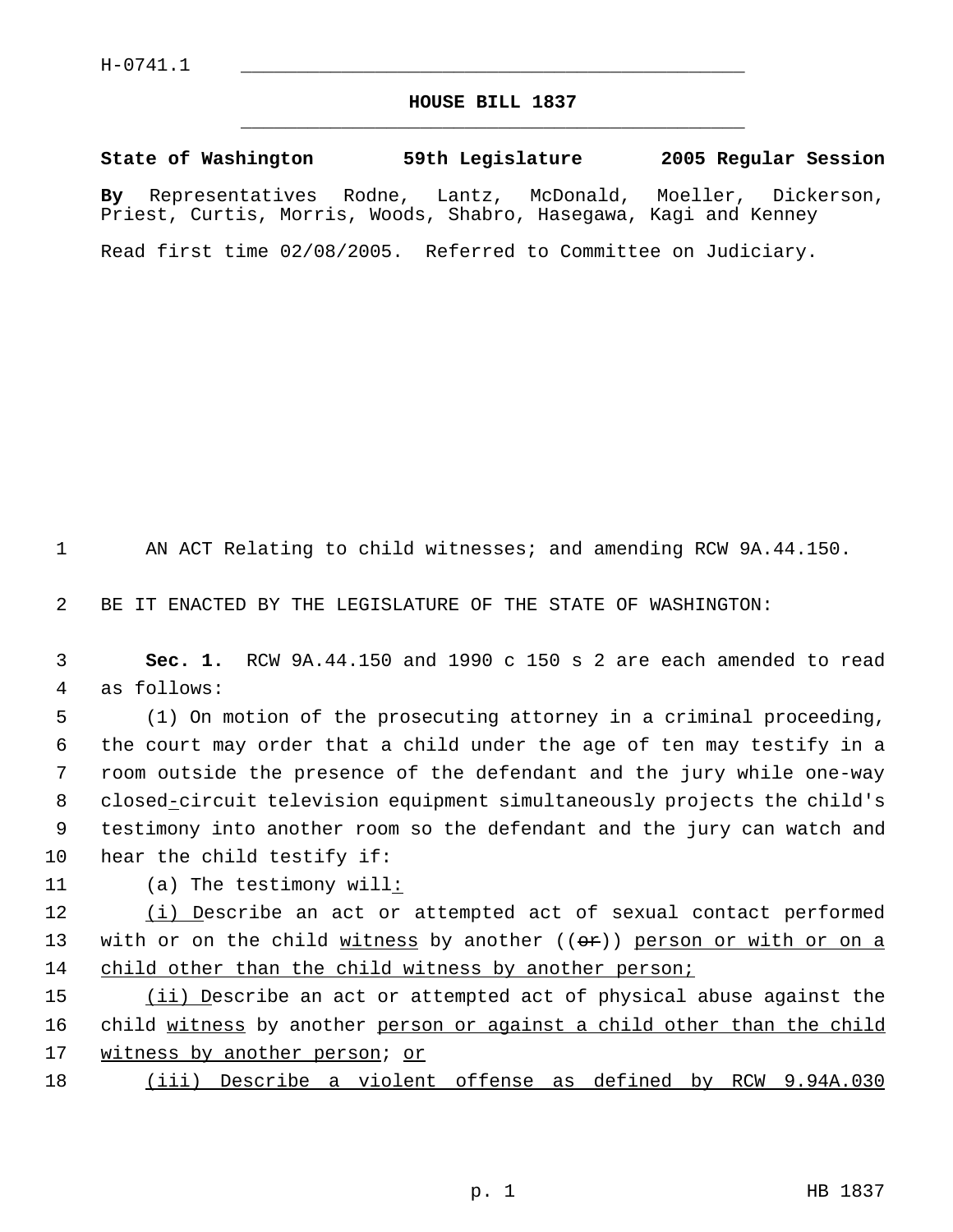committed against a person known by or familiar to the child witness or

2 by a person known by or familiar to the child witness;

(b) The testimony is taken during the criminal proceeding;

 (c) The court finds by substantial evidence, in a hearing conducted 5 outside the presence of the jury, that requiring the child witness to testify in the presence of the defendant will cause the child to suffer serious emotional or mental distress that will prevent the child from reasonably communicating at the trial. If the defendant is excluded from the presence of the child, the jury must also be excluded;

 (d) As provided in subsection (1)(a) and (b) of this section, the 11 court may allow a child witness to testify in the presence of the 12 defendant but outside the presence of the jury, via closed-circuit television, if the court finds, upon motion and hearing outside the presence of the jury, that the child will suffer serious emotional distress that will prevent the child from reasonably communicating at the trial in front of the jury, or, that although the child may be able to reasonably communicate at trial in front of the jury, the child will suffer serious emotional or mental distress from testifying in front of the jury. If the child is able to communicate in front of the defendant but not the jury the defendant will remain in the room with the child while the jury is excluded from the room;

 (e) The court finds that the prosecutor has made all reasonable 23 efforts to prepare the child witness for testifying, including informing the child or the child's parent or guardian about community counseling services, giving court tours, and explaining the trial process. If the prosecutor fails to demonstrate that preparations were implemented or the prosecutor in good faith attempted to implement them, the court shall deny the motion;

 (f) The court balances the strength of the state's case without the testimony of the child witness against the defendant's constitutional rights and the degree of infringement of the closed-circuit television procedure on those rights;

 (g) The court finds that no less restrictive method of obtaining 34 the testimony exists that can adequately protect the child witness from the serious emotional or mental distress;

 (h) When the court allows the child witness to testify outside the presence of the defendant, the defendant can communicate constantly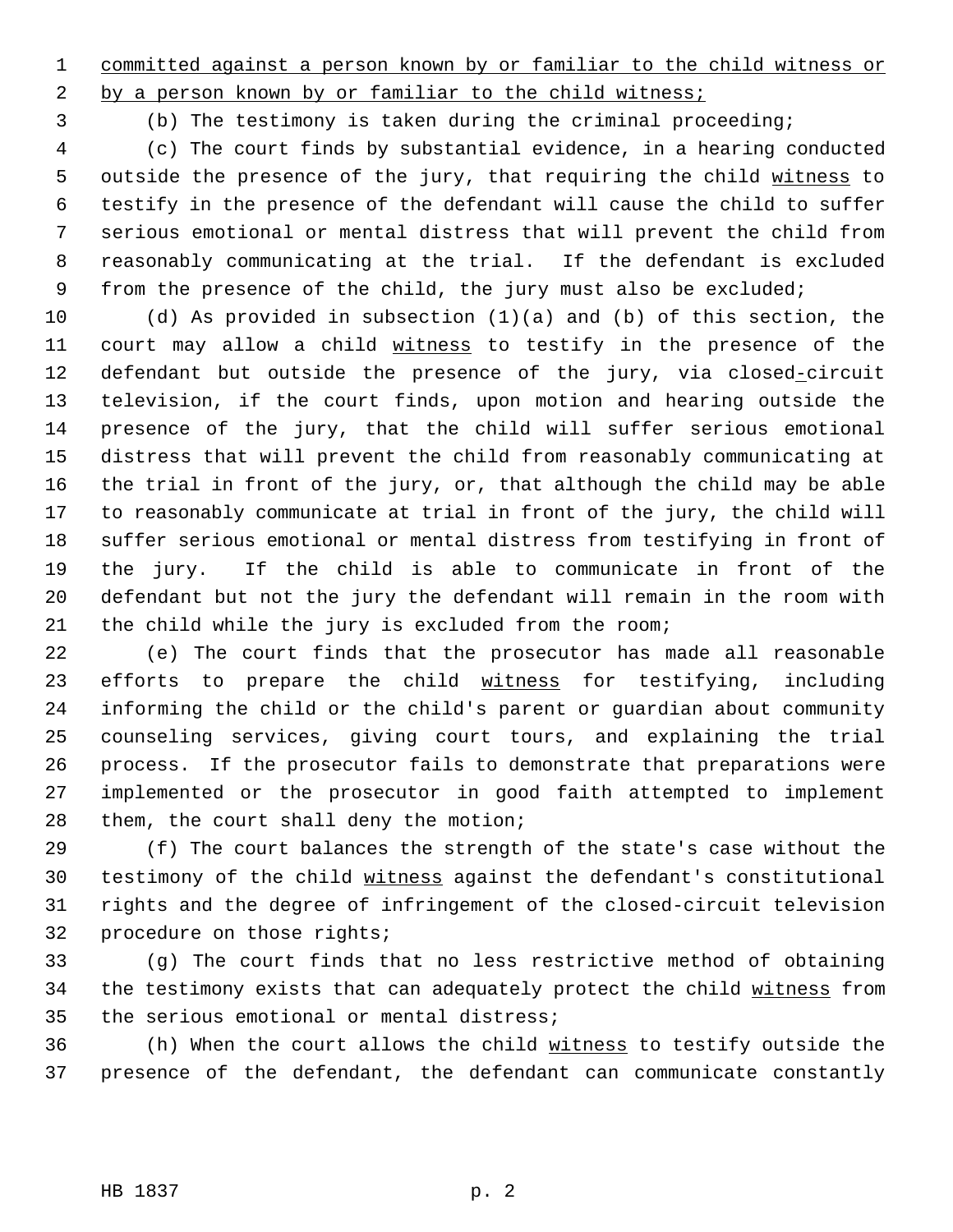with the defense attorney by electronic transmission and be granted reasonable court recesses during the child's testimony for person-to- person consultation with the defense attorney;

 (i) The court can communicate with the attorneys by an audio system so that the court can rule on objections and otherwise control the proceedings;

7 (j) All parties in the room with the child witness are on camera and can be viewed by all other parties. If viewing all participants is not possible, the court shall describe for the viewers the location of the prosecutor, defense attorney, and other participants in relation to the child;

 (k) The court finds that the television equipment is capable of making an accurate reproduction and the operator of the equipment is 14 competent to operate the equipment; and

 (l) The court imposes reasonable guidelines upon the parties for 16 conducting the filming to avoid trauma to the child witness or abuse of the procedure for tactical advantage.

 The prosecutor, defense attorney, and a neutral and trained victim's advocate, if any, shall always be in the room where the child 20 witness is testifying. The court in the court's discretion depending on the circumstances and whether the jury or defendant or both are excluded from the room where the child is testifying, may remain or may not remain in the room with the child.

 (2) During the hearing conducted under subsection (1) of this 25 section to determine whether the child witness may testify outside the presence of the defendant and/or the jury, the court may conduct the observation and examination of the child outside the presence of the defendant if:

 (a) The prosecutor alleges and the court concurs that the child witness will be unable to testify in front of the defendant or will suffer severe emotional or mental distress if forced to testify in front of the defendant;

33 (b) The defendant can observe and hear the child witness by closed-circuit television;

 (c) The defendant can communicate constantly with the defense attorney during the examination of the child witness by electronic transmission and be granted reasonable court recesses during the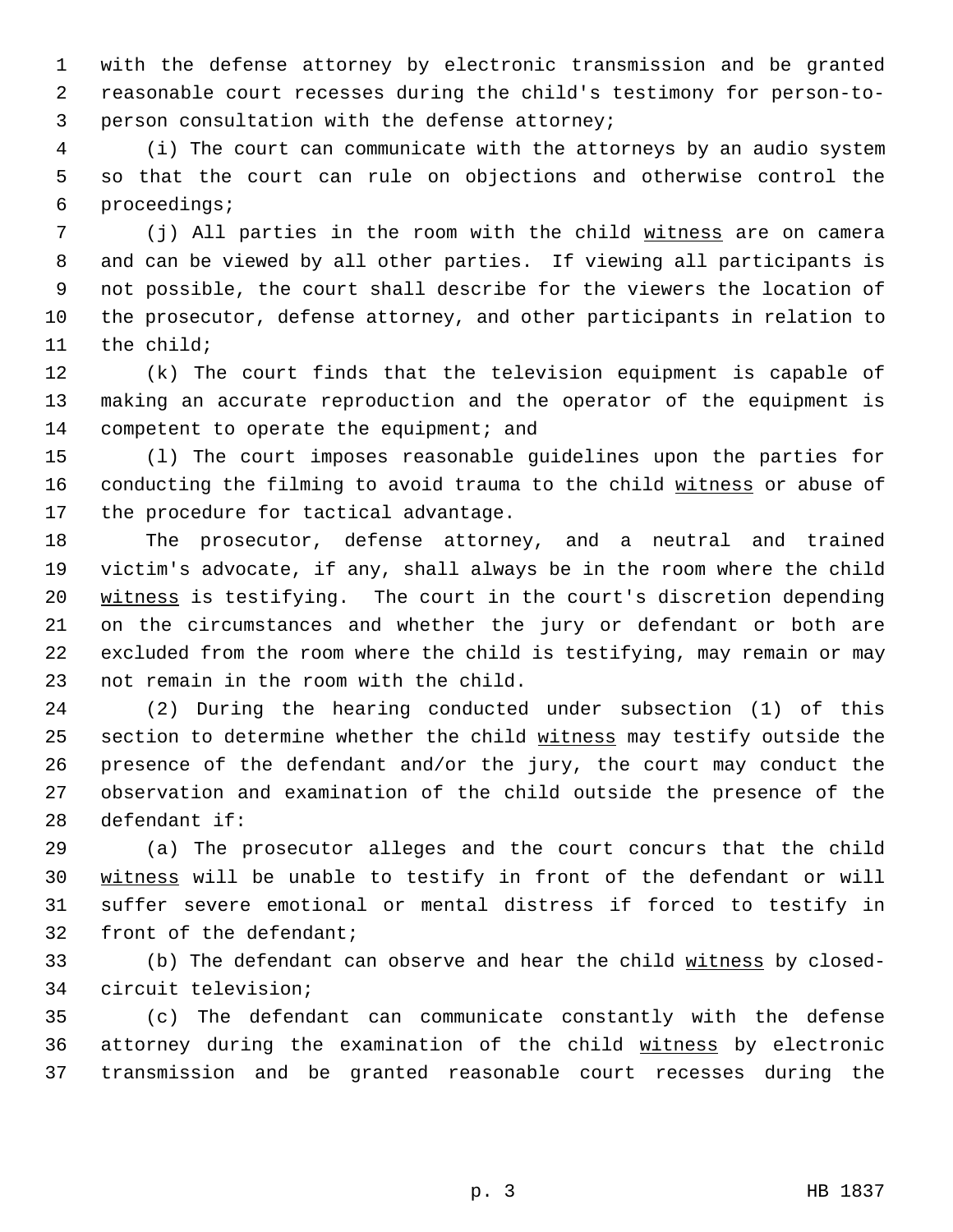child's examination for person-to-person consultation with the defense attorney; and

 (d) The court finds the closed-circuit television is capable of making an accurate reproduction and the operator of the equipment is competent to operate the equipment. Whenever possible, all the parties in the room with the child witness shall be on camera so that the viewers can see all the parties. If viewing all participants is not possible, then the court shall describe for the viewers the location of the prosecutor, defense attorney, and other participants in relation to the child.

 (3) The court shall make particularized findings on the record articulating the factors upon which the court based its decision to 13 allow the child witness to testify via closed-circuit television pursuant to this section. The factors the court may consider include, but are not limited to, a consideration of the child's age, physical health, emotional stability, expressions by the child of fear of testifying in open court or in front of the defendant, the relationship of the defendant to the child, and the court's observations of the child's inability to reasonably communicate in front of the defendant or in open court. The court's findings shall identify the impact the factors have upon the child's ability to testify in front of the jury or the defendant or both and the specific nature of the emotional or mental trauma the child would suffer. The court shall determine whether the source of the trauma is the presence of the defendant, the jury, or both, and shall limit the use of the closed-circuit television accordingly.

 (4) This section does not apply if the defendant is an attorney pro se unless the defendant has a court-appointed attorney assisting the defendant in the defense.

 (5) This section may not preclude the presence of both the 31 ((victim)) child witness and the defendant in the courtroom together for purposes of establishing or challenging the identification of the defendant when identification is a legitimate issue in the proceeding.

 (6) The Washington supreme court may adopt rules of procedure regarding closed-circuit television procedures.

 (7) All recorded tapes of testimony produced by closed-circuit television equipment shall be subject to any protective order of the 38 court for the purpose of protecting the privacy of the child witness.